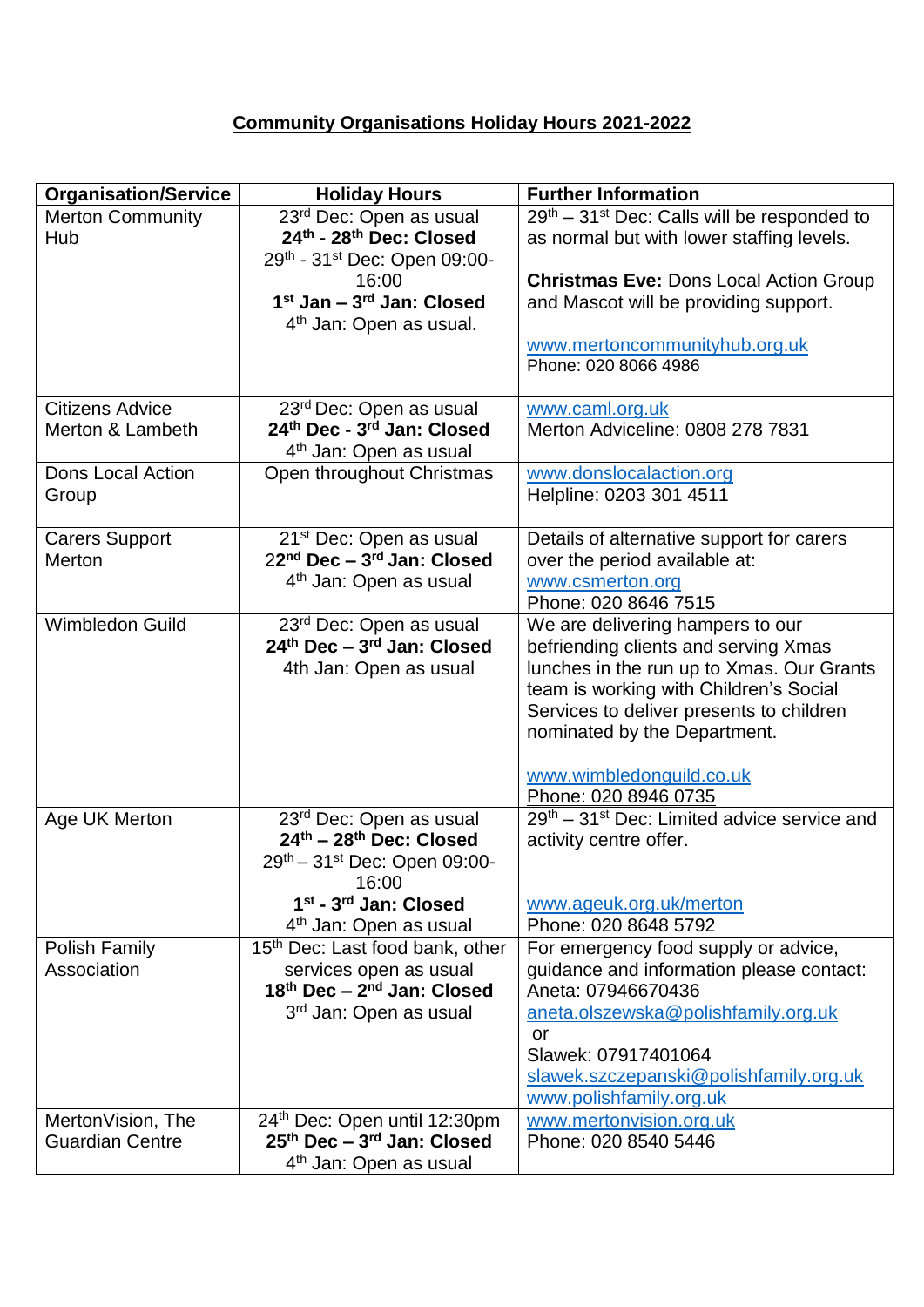| <b>Merton Connected</b>   | 23rd Dec: Open as usual                             | www.mertonconnected.co.uk                      |
|---------------------------|-----------------------------------------------------|------------------------------------------------|
|                           | 24th Dec - 3rd Jan: Closed                          |                                                |
|                           | 4 <sup>th</sup> Jan: Open as usual                  |                                                |
| Commonside Trust,         | 20 <sup>th</sup> Dec: Last indoor market            | The New Horizon Centre remains closed to       |
| <b>New Horizon Centre</b> | 21 <sup>st</sup> & 22 <sup>nd</sup> Dec: Lunch Club | the public unless by prior agreement for       |
|                           | 22 <sup>nd</sup> Dec: Last food bank                | specific activities.                           |
|                           | $23^{\text{rd}} - 28^{\text{th}}$ Dec: Closed       |                                                |
|                           | 29 <sup>th</sup> & 30th Dec: Lunch Club             | Depending on government restrictions, we       |
|                           | 3rd Jan: Services restart                           | will be operating a relatively normal service  |
|                           |                                                     | from Monday 3rd Jan.                           |
|                           |                                                     |                                                |
|                           |                                                     | www.commonside.net                             |
|                           |                                                     | Phone: 020 8764 9582                           |
| <b>Merton Community</b>   | 23rd Dec: Last 2021 foodbank                        | We are also running a Holiday Food             |
| Fridge, Morden            | 13:30 - 15:30                                       | Appeal so we can purchase some                 |
| <b>Baptist Church</b>     | 27th - 31st Dec: Closed                             | additional food for our clients over the       |
|                           | 5 <sup>th</sup> Jan: First 2022 foodbank            | holidays. Here is the link to our local giving |
|                           | $16:30 - 18:30$                                     | page:                                          |
|                           |                                                     | https://localgiving.org/appeal/communityfrid   |
|                           |                                                     | ge-holidayfood/                                |
|                           |                                                     |                                                |
|                           |                                                     | www.sustainablemerton.org/community-           |
|                           |                                                     | fridge                                         |
| Salvation Army,           | 24th Dec: Open until 2pm                            | Our Christmas present appeal pick up days      |
| Mitcham                   | 25th Dec - 2nd Jan: Closed                          | are Monday 6th, Wednesday 8th, Monday          |
|                           | 3 <sup>rd</sup> Jan: Open as usual                  | 13th and Wednesday 15th Dec 10am -             |
|                           |                                                     | 2pm but people need to book in. Slots are      |
|                           |                                                     | filling up fast. They can do so by emailing:   |
|                           |                                                     | Emma.Scott@salvationarmy.org.uk                |
|                           |                                                     | We have a community carols event at the        |
|                           |                                                     | Acacia Adventure Playground Sunday 12th        |
|                           |                                                     | Dec $3pm - 5pm$ .                              |
|                           |                                                     |                                                |
|                           |                                                     | www.salvationarmy.org.uk/mitcham               |
|                           |                                                     | Phone: 0208 648 1864                           |
| <b>Merton Centre for</b>  | 24 <sup>th</sup> Dec: Open until 2pm                | www.mertoncil.org.uk                           |
| <b>Independent Living</b> | 25 <sup>th</sup> Dec - 3 <sup>rd</sup> Jan: Closed  | Phone: 0203 397 3119                           |
|                           | 4 <sup>th</sup> Jan: Open from 9am                  |                                                |
| <b>Merton Community</b>   | $25th - 28th$ Dec: Closed                           | www.mct.uk.com                                 |
| Transport                 | 29th - 31st Dec: Open 08:00-                        | Phone: 020 8648 1001                           |
|                           | 13:00                                               |                                                |
|                           | $1st - 3rd$ Jan: Closed                             |                                                |
|                           | 4 <sup>th</sup> Jan: Open as usual                  |                                                |
| Springfield Law           | 24th Dec: Open until 1pm                            | www.springfieldlawcentre.org.uk                |
| Centre                    | 25th - 28th Dec: Closed                             | Phone: 020 8767 6884                           |
|                           | 29th - 31st Dec: Open 10:00 -                       |                                                |
|                           | 16:00                                               |                                                |
|                           | $1st - 3rd$ Jan: Closed                             |                                                |
|                           | 4 <sup>th</sup> Jan: Open as usual                  |                                                |